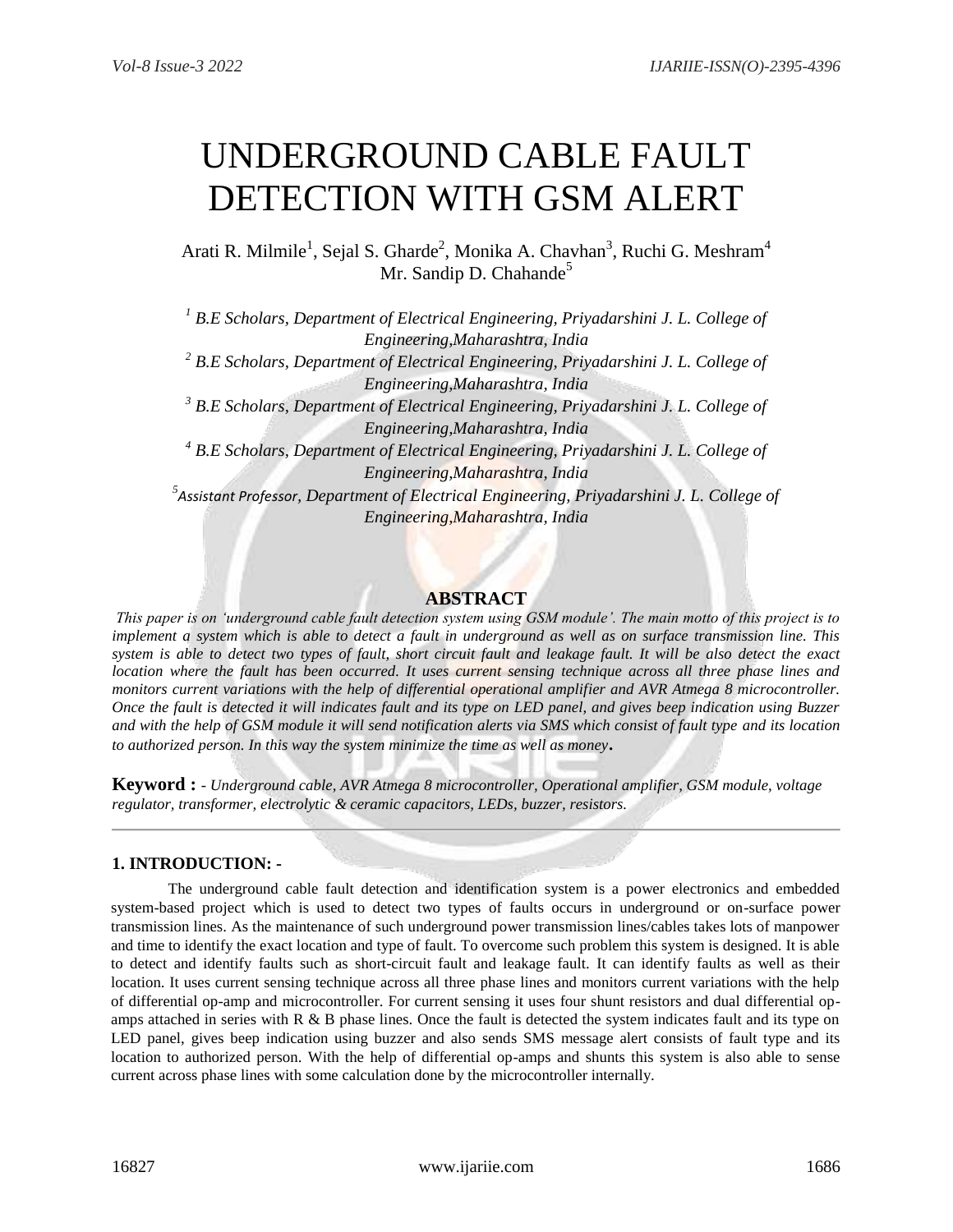This current is then continuously monitored by the microcontroller in order to identify fault and their types. The LED panel consists of four LEDs out of them one is used to indicate type of fault (open-ckt, or leakage) rest of them are used to indicate the location of fault within 3-phase lines as a binary pattern. A buzzer is also used to give beep indication in case of fault identification. The op-amp used in this system is a low-power, and low-noise op-amp which makes it better suit for such application to detect small voltage drops across shunt resistors attached in series to power lines. All the input and output devices are controlled and driven through an 8-bit AVR microcontroller. This microcontroller is programmed to perform various tasks such as generating time events and interrupts, detecting input signals, generating output signals, reading analog signals from op-amps and converting them to analog with the help of internal 10-bit ADC (Analog to Digital Converter), sending and receiving data on UART (Universal Asynchronous Transmitter & Receiver) serial lines connected to GSM module.

These various devices such as GSM module, op-amps, buzzer, LEDs, are attached to dedicated and specific GPIOs of microcontroller as per their usage. The overall system is completely controlled with a single microcontroller which makes it suitable solution for such application. The complete system is powered through a step-down transformer and regulator-based DC regulated power supply which gives a constant source of 5v DC which is sufficient to drive devices such as op-amp, microcontroller, buzzer, LEDs, etc. The GSM module is powered through 12v DC. The system consists of easily available and low-cost hardware devices and components which makes it more suitable for such applications

**The embedded system firmware of this system is written and debugged in embedded C++ programming language for Atmel AVR microcontrollers in Atmel Studio 7.0 software. For hardware designing of this project, proteus professional software is used which is a lightweight and optimized software for circuit and PCB designing and simulation. The complete system is designed and implemented in such a way that it will be more reliable and also a cost-efficient solution for such problems in power and signal transmission and distribution lines/cables/links. With the help of such system we can save money as well as time needed for maintenance of underground faulty power transmission cables/lines.**

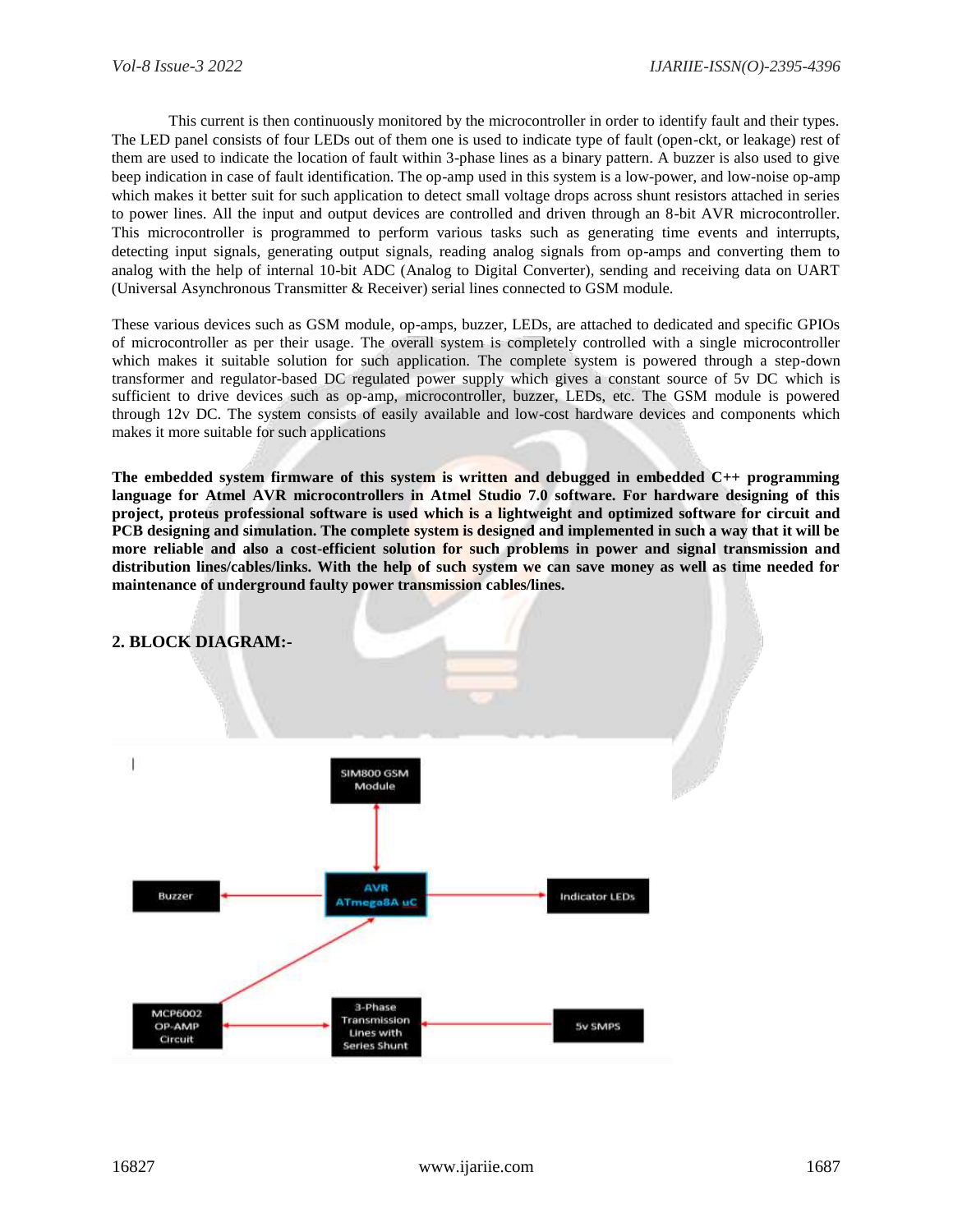

#### **Fig -1**: hardware model

#### **3.WORKING:-**

The Underground Cable Fault Detection & Identification circuit consists of various electronic & electrical components and devices as shown in circuit diagram. The circuit is mainly divided into three units which are made up of various passive and active electronics components and devices such as microcontroller, operational amplifier IC, GSM module, buzzer, regulator IC, transformer, LEDs, resistors, capacitors, etc. The complete circuit is powered through a power supply unit mainly consisting a step-down transformer, a full bridge rectifier, filter capacitors, and a 5v voltage regulator. The step-down transformer is used to convert high-voltage AC of 220v into low-voltage AC of 12v. This secondary low voltage AC from transformer is feed into full-wave bridge rectifier made up of four PN-Junction silicon diodes (D1, D2, D3, and D4) which converts 12v AC into 12v pulsating DC.

This 12v pulsating DC is then filtered into 12v pure DC (with minimum pulsations) with the help of electrolytic capacitor of 1000uF (C1). This 12v DC is not suitable to drive 5v low-voltage devices such as microcontroller, op-amp, buzzer, LEDs, etc. In order to convert this 12v DC into low-voltage 5v DC a regulator IC (U2-7805) is used. The output of this 5v regulator IC is coupled with one electrolytic capacitor of 100uF (C2) which acts as a coupling capacitor. For power indication a LED (D5) along with resistor (R2) is connected to 5v VCC through GND. For fault indication four LEDs and a buzzer are used. Out of this four LEDs one LED is used to indicate the type of fault and rest of them are used to indicate location where the fault is occurred.

The type indication LED glows in case of phase lines short-circuit fault and it remains OFF in case if the leakage fault occurs. The rest of the LEDs are used to identify the location of fault with 3-bit binary pattern as shown in table below. The buzzer is used to give alert for all type of faults and for all locations within three phase lines. These LEDs and buzzer are connected to GPIOs (General Purpose Inputs & Outputs) of microcontroller which is programmed to drive these output devices when the fault is detected. In order to sense current through R  $\&$ B phase lines four shunt resistors of around 1 Ohms are added in series with R as well as B phase lines. The voltage across these resistors are measured with the help of low-noise, low-power operational amplifiers (U3: A, B U4: A, B) which are configured in differential op-amp configuration. With the help of few fix value resistors (R3 to R18) these op-amp based differential amplifiers are configured to amplify input signal with a gain of around x10. This amplified signals from all four differential amplifiers are then filtered with the help of ceramic capacitor of 0.1uF/100nF (C3, C4, C5, and C6) which acts as a simple LPF (Low Pass Filter) to minimize high frequency ripples/components from the analog signal.

The filtered signal from op-amp and filter caps are then feed into dedicated ADC (Analog to Digital Converter) pins of microcontroller. The microcontroller processes this analog to digital converted signal and calculates voltage across all four resistors. With the help of classic Ohm's Law formula, the current across fix value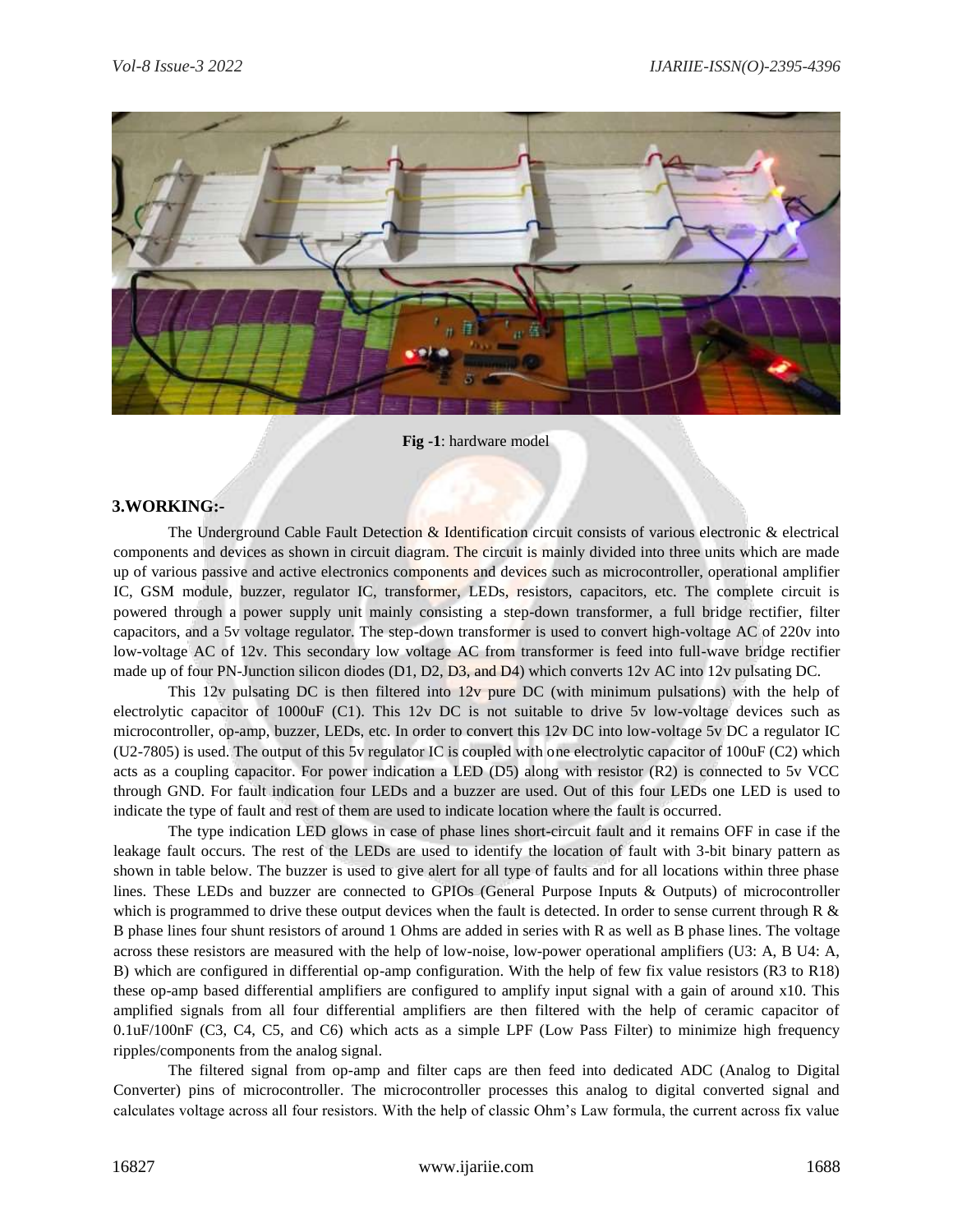resistor is calculated. These calculated currents are then monitored using program inside a microcontroller in order to identify faults across lines. When two of the phase lines are short-circuited or leak then currents across them varies. This variation in currents causes different current drops in measurement. For wireless notification alerts a SIM800 GSM module is used which sends SMS messages with proper fault location and type. This GSM module is controlled via UART (Universal Asynchronous Receiver & Transmitter) port of microcontroller which is programmed to communicate at fix baud rate of 9600 b/s.

The microcontroller sends and receives AT commands to and from the GSM module in order to initialize the module and send SMS messages. To control all input and output devices an 8-bit ATmega8A AVR microcontroller (U1) is used which is programmed to process and handle various input and output signals from various devices. This microcontroller is programmed in embedded C++ programming language with higher optimization as it is having limited memory size of few KB (RAM: 1KB, ROM: 8KB).

## **4. PCB DESIGN:-**



## **5. COMPONENTS USED: -**

#### **(1) MICROCONTROLLER: -**

 Microcontrollers are used in automatically controlled devices, such as automobile engine control systems, medical devices which are implantable, remote controls, machines in offices, power tools, appliances, toys and other embedded systems.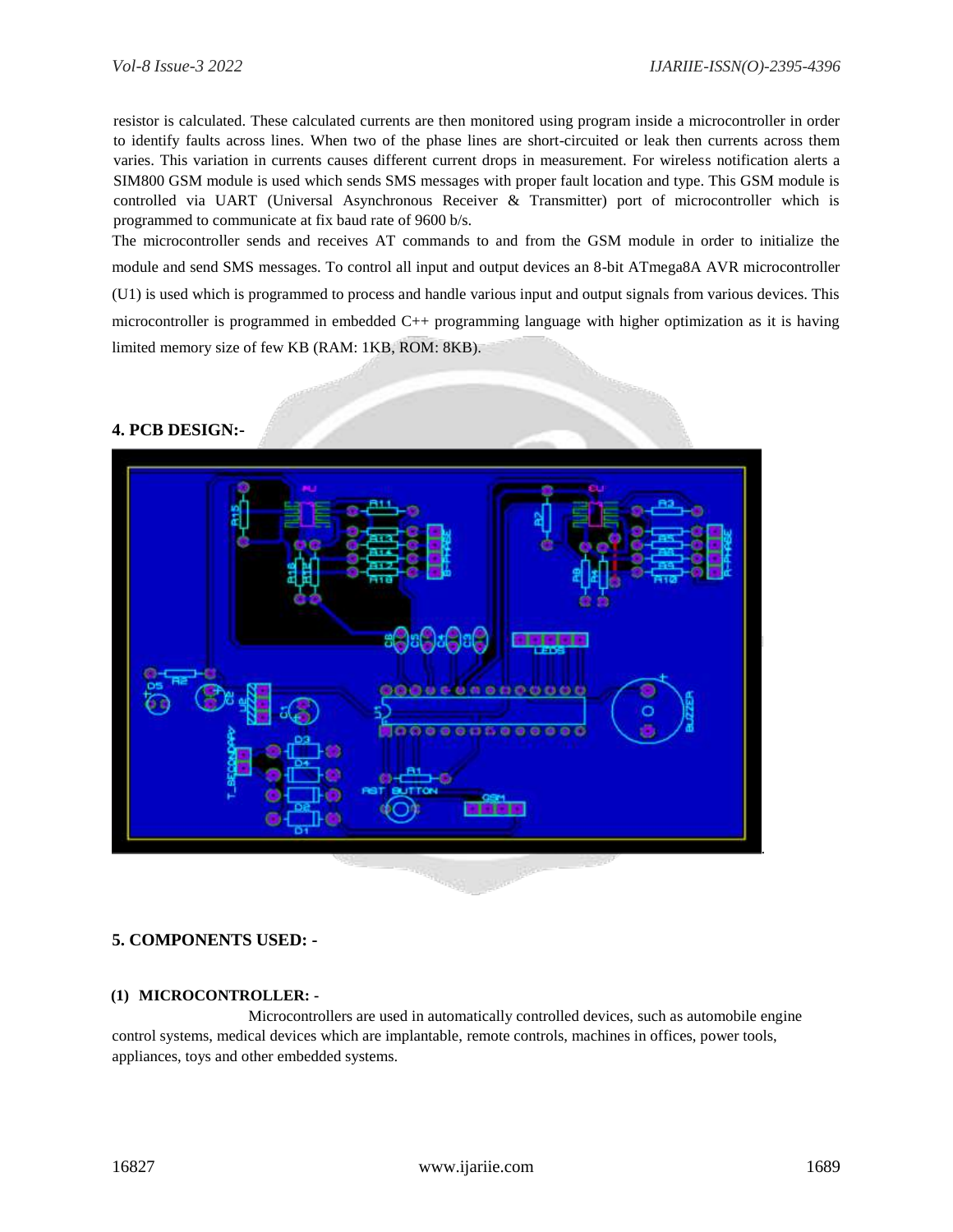#### **(2) VOLTAGE REGULATOR IC: -**

A voltage regulator is an integrated circuit (IC) that provides a constant output voltage regardless of a change in the load or input voltage. It can do this many ways depending on the topology of the circuit, but in our project, we will mainly focus on the linear regulator.

**(3) OPERATIONAL-AMPLIFIER:-** An operational amplifier is **an integrated circuit that can amplify weak electric signals**. An operational amplifier has two input pins and one output pin. Its basic role is to amplify and output the voltage difference between the two input pins.

#### **(4) BUZZER:-**

Buzzer 5V (Wire type) is a loud continues type Buzzer. It has two wires for connection and can work on 3 to 7V DC. Just connect it to power supply and will give loud sound. Most buzzers produce sound in the range of 2 to 4 kHz. The buzzer produces sound based on reverse of the piezoelectric effect.

#### **(5) TRANSFORMER:-**

A transformer is a device that transfers electric energy from one alternating-current circuit to one or more other circuits, either increasing (stepping up) or reducing (stepping down).

## **6. LIST OF COMPONENTS:-**

| Sr. No.          | Part                                                       | Quantity       |
|------------------|------------------------------------------------------------|----------------|
| 1.               | Microcontroller ATmega8                                    | $\mathbf{1}$   |
| $\overline{2}$ . | 28-Pin IC Base                                             | 1              |
| 3.               | LM7805 5v voltage regulator IC                             | 1              |
| $\overline{4}$ . | SIM800 GSM Module 2g/3g                                    | 1              |
| 5.               | MCP6002 OP -Amp IC SMD                                     | $\overline{4}$ |
| 6.               | 5V <sub>1</sub> A <sub>SMPS</sub>                          | 1              |
| 7.               | <b>Small Buzzer</b>                                        | $\mathbf{1}$   |
| 8.               | 2 Leg Tactile Switch (Push-To-ON)                          | 1              |
| 9.               | 12-0-12 2A Transformer                                     | 1              |
| 10.              | Medium Size Copper Clad PCB                                | 1              |
| 11.              | Male & Female Bug Strip                                    | 1              |
| 12.              | IN4007 Silicon Diode                                       | $\mathbf{1}$   |
| 13.              | Flexible wire bundle                                       | 1, 1           |
| 14.              | Any Colour LED                                             | 5              |
| 15.              | <b>Electrolytic Capacitors:</b><br>a) 1000 uF<br>b) 100 uF | $\mathbf{1}$   |
| 16.              | Ceramic Capacitors :<br>a) 0.1 uF                          | $\overline{4}$ |
| 17.              | Resistors:                                                 |                |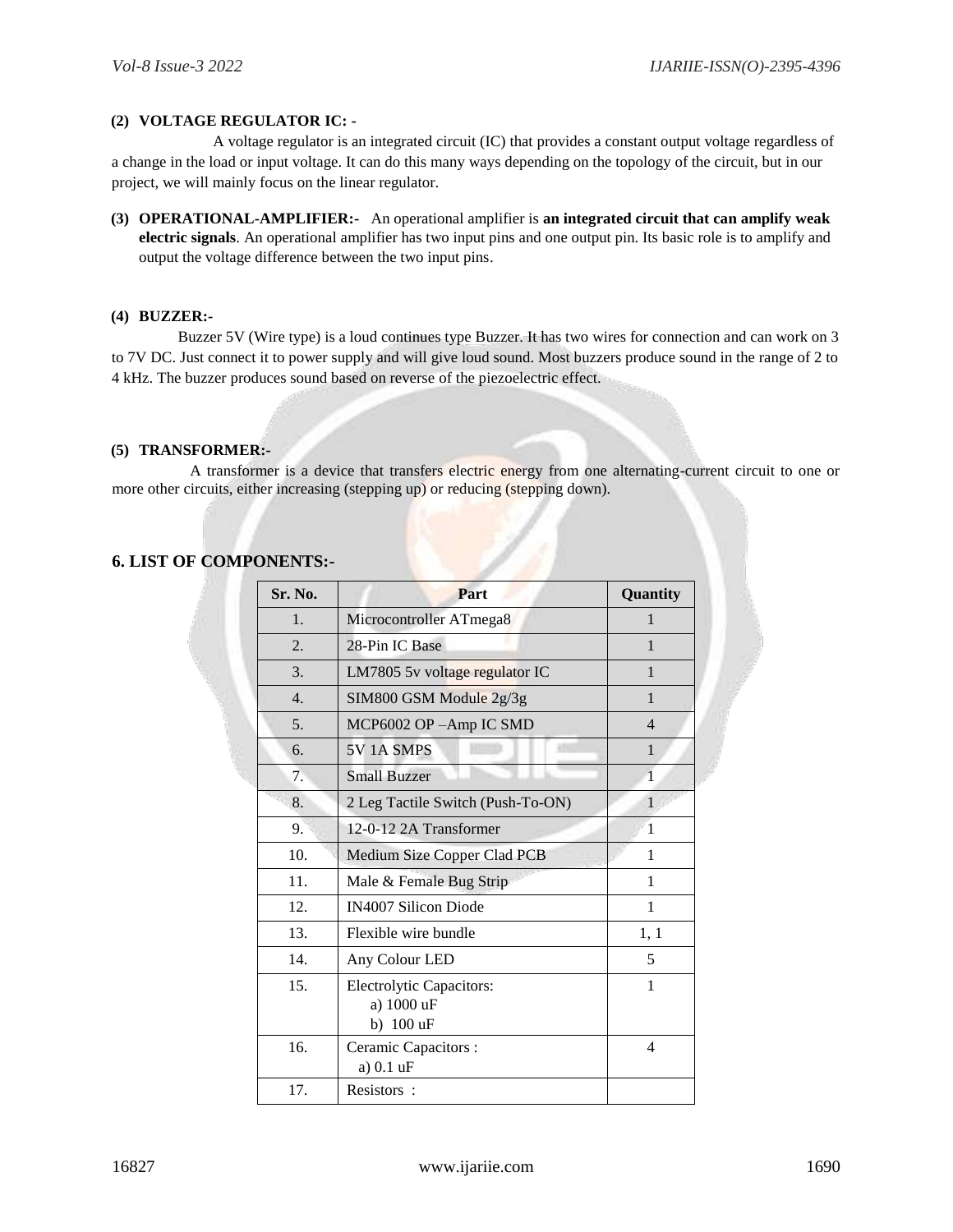| a) 1 ohm shunt       |  |
|----------------------|--|
| b) $100 \text{ ohm}$ |  |
| c) $1.8$ ohm         |  |
| d) 10kohm            |  |
| e) 100kohm           |  |
|                      |  |

# **7. CIRCUIT DIAGRAM:-**



## **8. ADVANTAGES:-**

- 1) This underground cable fault identification system is able to detect and identify type of faults such as shortcircuit, open-circuit, leakage current, etc. occurs in power transmission lines.
- 2) It is able to send notification alerts through SMS with proper fault type and parameters to authorized person(s).
- 3) Apart from wireless GSM SMS alert system it also consists of fault indicator LEDs, and a buzzer to give beep indication in case of fault.
- 4) It uses low-power, low-noise operational amplifier as a differential amplifier which is able to sense current across lines with higher accuracy.
- 5) The complete system is designed on a single low-power, low-cost advance 8-Bit AVR microcontroller which makes it more reliable and cost efficient.

## **9. DISADVANTAGES:-**

Sensor are also connected through underground lines/wires which also faces problems such as fluctuating signals, improper signals, or no signals from sensors.

Due to improper network strength, system may be unable to send SMS/Message alerts in real time